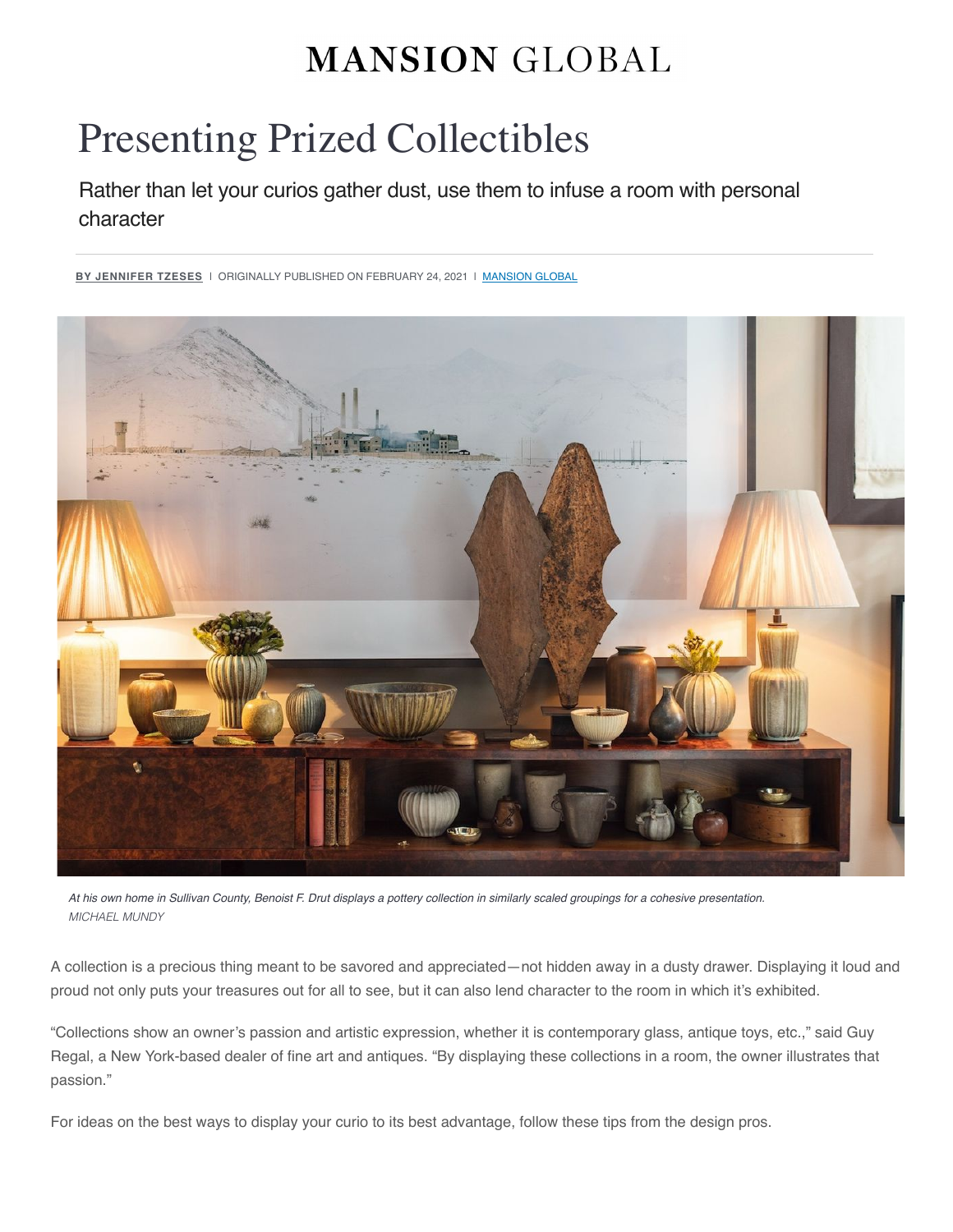# **Find Connection With the Space Itself**

"Whether the collection is of rare wines, fashion accessories, artwork or books, it provides a context and sets the mood inside the space.

"For a room to look cohesive, there needs to be some kind of link between the collection and the interior space that hosts it. It could be the color palette or the materials used in the room, which create connections with the items on display. These elements can then form the basis of a strong narrative for other parts of the scheme.

"Different collections will require different displays. A large uninterrupted space on long walls or shelves can be ideal to host art collections. Bespoke furniture items can also provide interesting locations as these will be tailored to the size and type of collection and provide a focus for the room.

"High ceilings and spacious rooms with extensive walls can be ideal hosts for paintings and pictures or can offer a great backdrop for sculptures. Darker, cozier spaces can be ideal for keeping a wine collection or fashion accessories."



Designed by Rupert Martineau, this bespoke office features bookcases with tomes as well as treasures. *Mandy Toh*

**— Rupert Martineau, senior associate project head of residential interiors at SHH London**